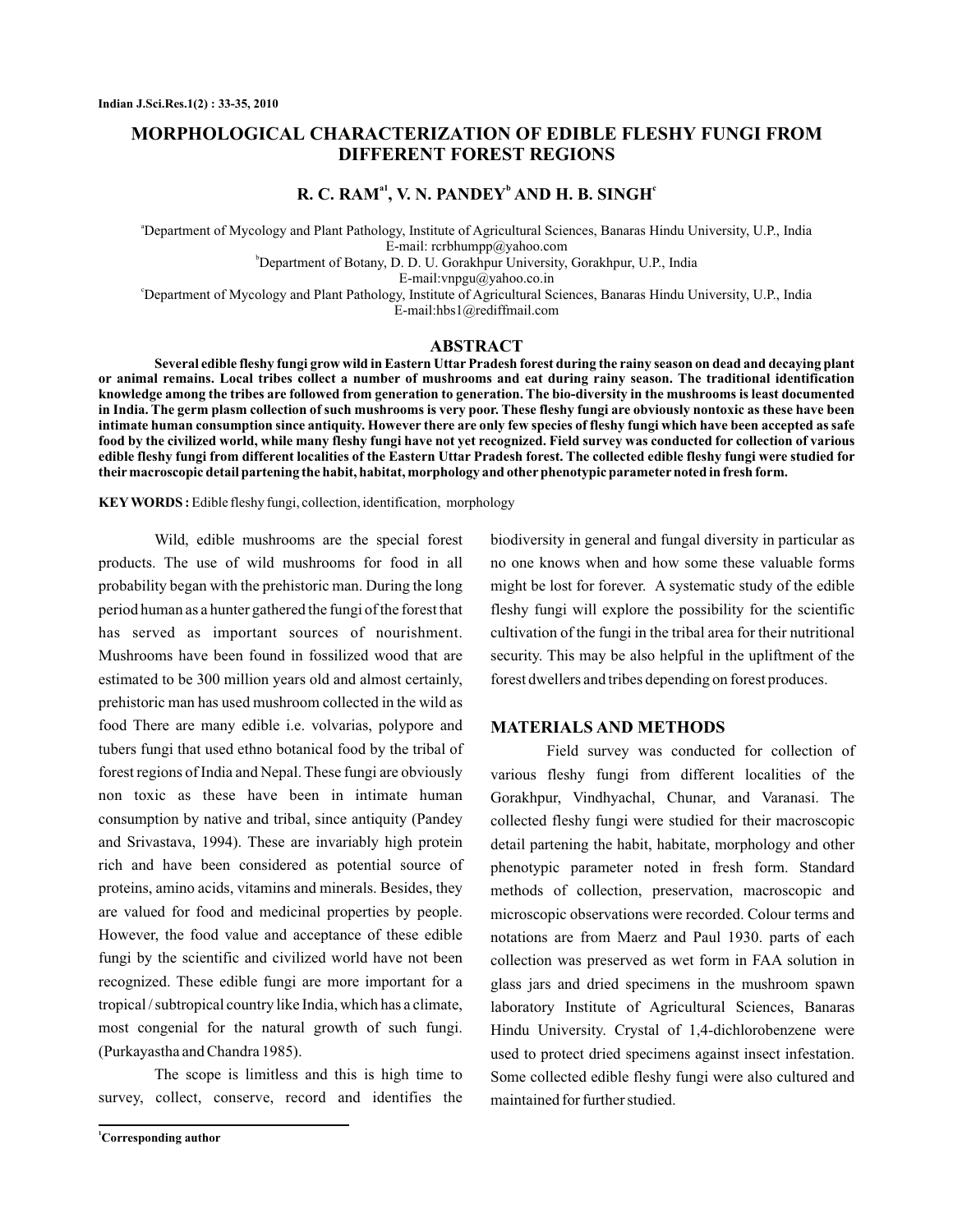#### **RAM ET AL.: MORPHOLOGICAL CHARACTERIZATION OF EDIBLE FLESHY FUNGI FROM DIFFERENT FOREST REGIONS**

## **RESULTS AND DISCUSSION**

#### Collection Examined No. 1 (Agaricus bisporus)

Fleshy fungus was grown on dead bark of mango tree on the ground vegetation. Cap thick, conic at first then button shaped, at first still pressed against the stem, stalk hollow tough, brittle breaking with a sharp gills attached by their entire width to the stalk cap. 1-2 cm, wide hemispherical to convex, usually with a broad umbo, white when young dull brown when old, outer skin sticky, tough easily stripped of the entire cap in one piece, margin striate. Flash white, about 1-2 mm thick at the stalk, disappearing near the margin Gills 15-20 per cm at the margin, 3-4mm wide. Stalk 5-6cm long, 1-2cm thick, the base occasionally large slightly. Annulus white, thick single and some time disappearing. In dense clumps of 10-50 or more on rotten logs and dead tress of deciduous species

#### **Collection Examined No. 2 (** *Armillaria ponderosa)*

It was found in groups on the ground in deciduous or mixed tree leaved. Cap 3-4cm. wide at first spherical or 3- 4cm in diameter oval shaped later the margin up raised to that the cap is broad convex to umbonate, surface shin milky white often with glassy shining, flesh 2-3cm thick. White firm, Gills 12-16 per cm at the margin 1-2mm wide, stalk 4- 6cm long milky white 1-1.5cm. Thick cylindrical or tapering downward maximum weight of single fruit body was 15 gram.

#### Collection Examined No. 3 (Hypomyces lactiflies)

This Pleurotus like fleshy fungus was grown on dead part of plant decorticated wood and cellulosic materials. They are resupenate, lichenoid, dry and spongy later refused reflexed composed of a basal layer of hyphae, from which arise pillors layers. Basidiocarp was white at



younger stage which changed in to brownish with the age furred fleshy texture. Stalk 6-10cm long, 4-10mm thick average weight of single fruit body was 20 gram and 250 gram in bunches.

#### Collection Examined No. 4 (Ganoderma sp.)

Basidiocarps emerged on stumps, logs and living hardwood, cap slightly convex to flat creamy white margin, yellowish ring made in middle and orange in center and sticky, stem present with totally jointed cap. cap. 2-4 cm, wide hemispherical to convex, stalk 2-3cm short dark orange 1-2cm. thick average weight of single fruit body was 20 gram.

#### Collection Examined No. 5 (Ganoderma sp.)

Fruit body was emerged on stumps, logs and living hardwood, cap slightly convex to flat reddish margin, orange and dark reddish in center with roughness, stem present with one side jointed cap. stalk 2-3cm short reddish 1-2cm. thick cap. 4-8 cm, wide hemispherical to convex and average weight of single fruit body was 70 gram.

The present investigations are agrees well with the description given some researchers like Atri and Kaur (2005) who has collected from different localities of north eastern Punjab three mushrooms belonging to family Pluteaceae (Pluteus umbrosus, Volvariella cubensis and V. . They have illustrated and described for first time *surrecta* from India. Pradeep and Vrinda (2005) have also collected and studies using taxonomic descriptors of four species of Pluteus from western Ghat of Kerela, India. Upadhyay and kaur (2003) have recorded and described five species of Agaricus viz; Agrocybe putaminum, Entoloma coneri, Phaeocollybia latispora, Melanoleuca tristis and Collybia butyracea for the first time from India.



**Collection No. 1 Collection No. 2**